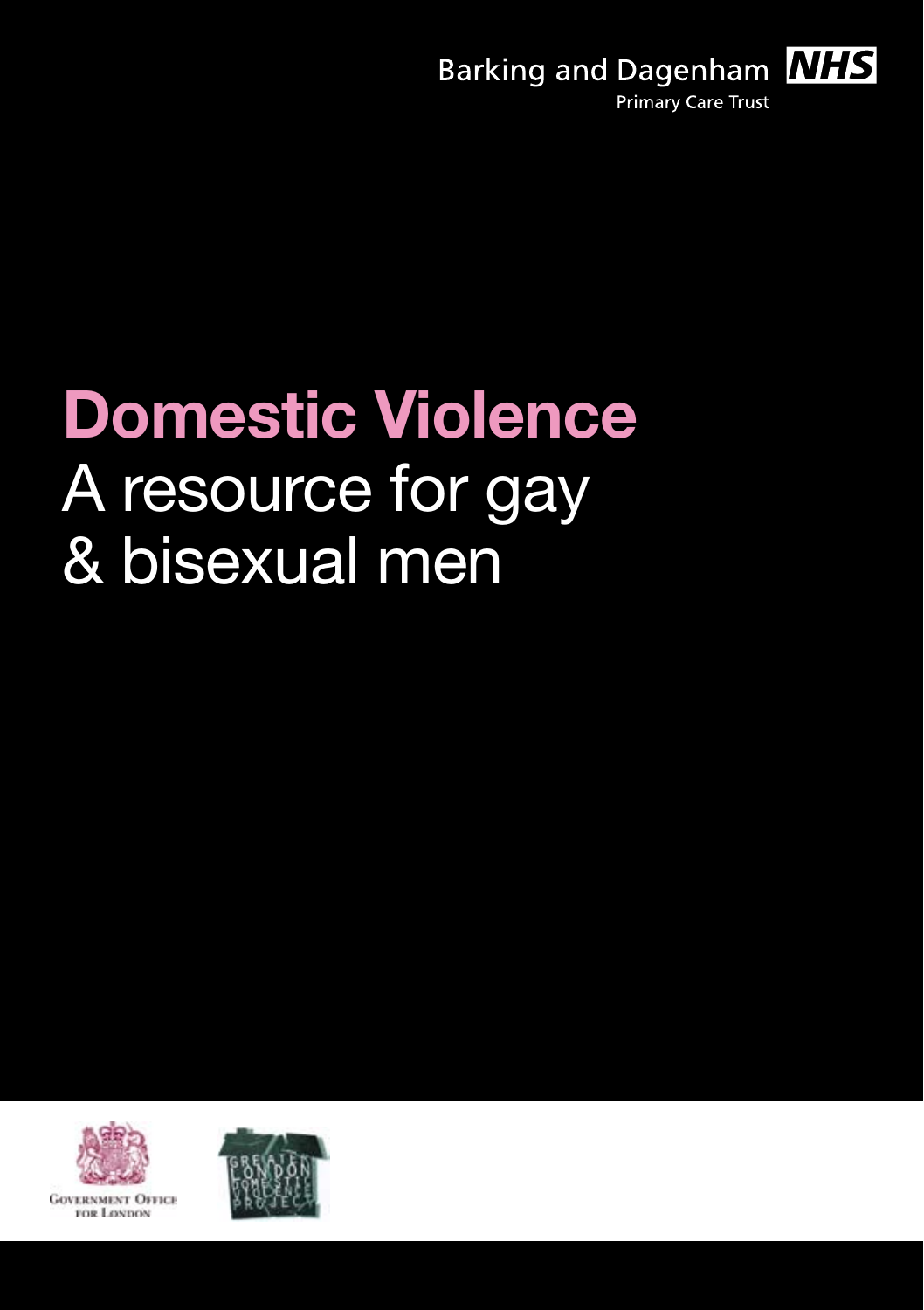

# **'He loves me,**  he loves me not…'

**Domestic violence can be difficult to identify, especially for the person experiencing it. People sometimes misunderstand domestic violence and think it is only physical abuse when actually it can be emotional, financial and sexual abuse as well.** 

Domestic abuse is a pattern of behaviour characterised by the exercise of control by one person over another within the context of an intimate or family relationship.

Gay and bisexual men<sup>1</sup> experience domestic abuse regardless of age, carer responsibility, class, disability, gender origin, immigration status, race or religion. Gay and bisexual men can find it hard to talk about domestic abuse.

Acknowledging that any current or ex-partner or family member is an 'abuser' is hard, and this can be made harder by threats of 'outing' or because of fear of further isolation, but there are agencies and people who can help and support both you and the 'abusive' person.

<sup>1</sup> In this leaflet we refer to gay and bisexual men, although we recognise *that men will identify themselves in many ways including (but not limited to) gay, queer and as men who have sex with men.*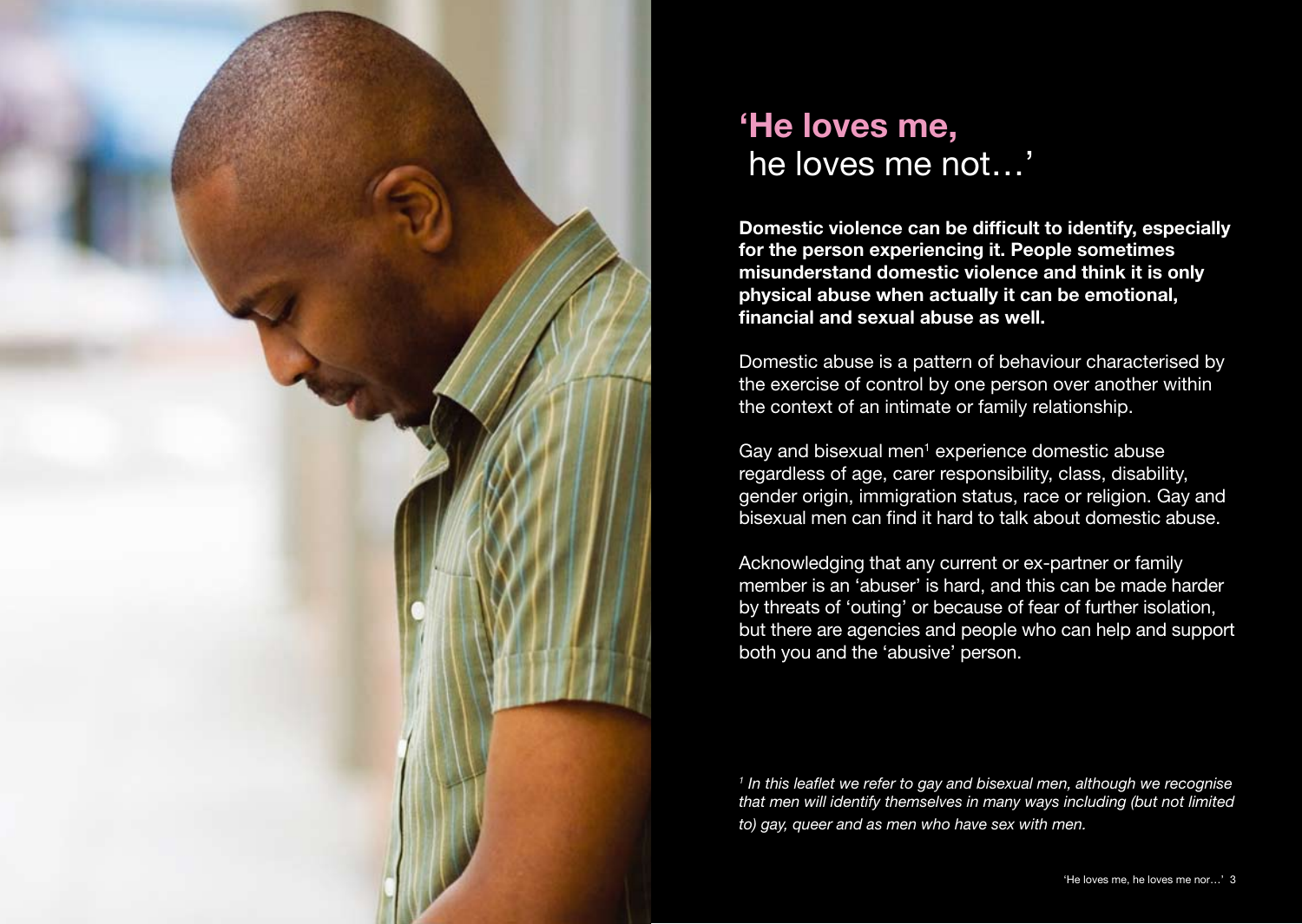Abusers often manipulate victims so that they feel they are to blame for the abuse. Sometimes same sex abusers will try to tell their partners that "this is how it is in a gay relationship".

Abusers often promise to change their behaviour, and the hope for that positive change can keep a victim from identifying the pattern of abuse in the relationship.

Beware if someone is showing you this information to prove to you that you are an abuser. There is no checklist that can determine whether someone is an abuser, one needs to consider the entire relationship and not take individual incidents out of context.

**If you are unsure, talk it over with someone objective – or contact a domestic violence helpline or service.** 

**If you are in immediate danger, call 999.** 

#### **Trans Men**

**Whilst this leaflet may be useful for trans men who are also part of the gay and bisexual communities, we acknowledge that the trans community may have specific needs and experiences that will not be addressed by this resource.**

For more information on trans issues contact the Gender Trust (www.gendertrust.org.uk), a UK organisation that supports anyone affected by gender identity issues.

Alternatively the Survivor Project is an American non-profit organization dedicated to addressing the needs of intersex and trans survivors of domestic violence and abuse: www.survivorproject.org.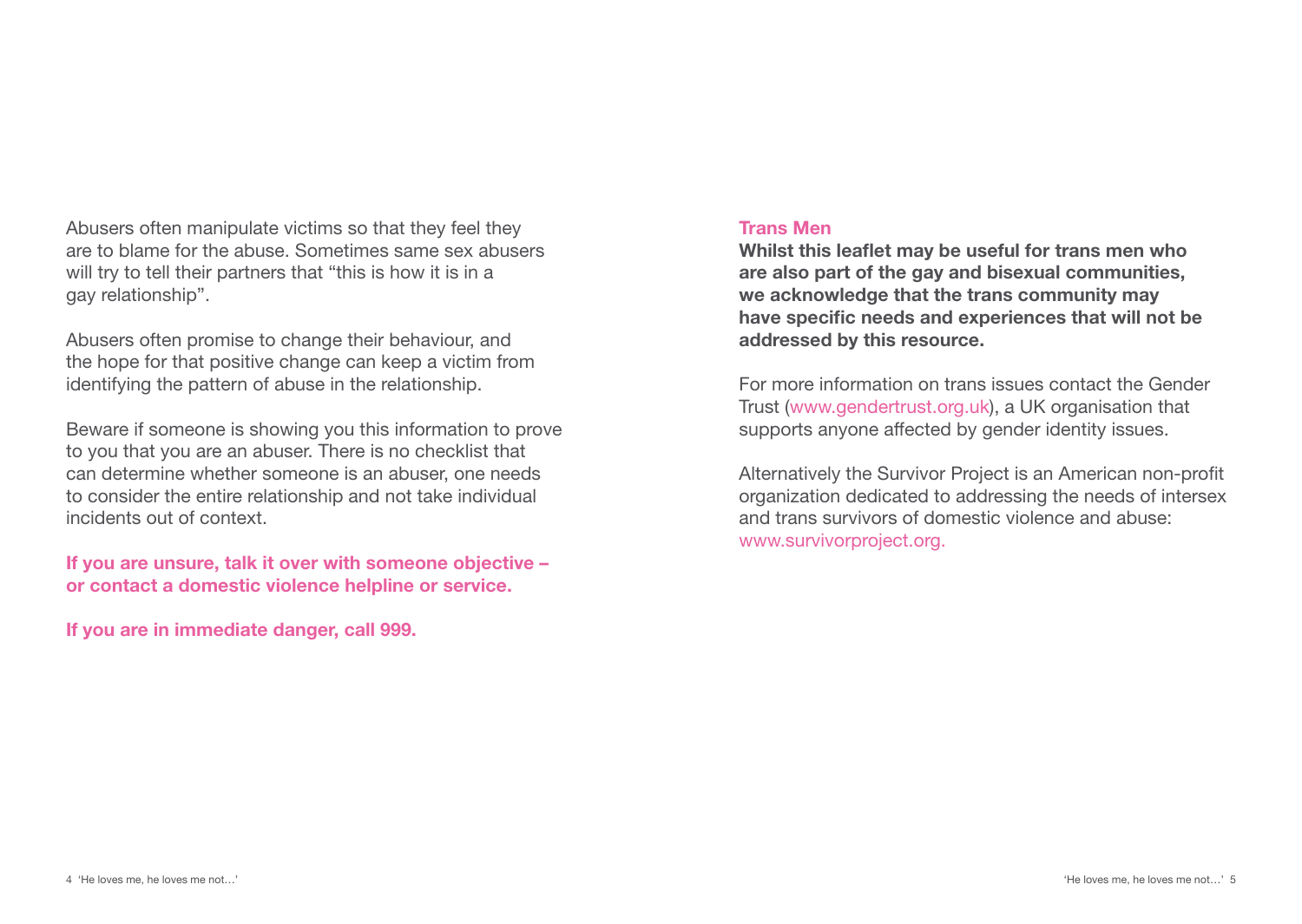# Am I being **abused?**

# **How can you determine whether you're being abused?**

Every relationship is different and many relationships have rough patches with arguments and other turmoil. Though some behaviour may be hurtful, someone is being abusive when their behaviour is intended to have power over you and to control you.

Intimate partner abuse takes many forms, including physical, emotional, sexual, identity and financial abuse. The list below outlines some examples of abusive behaviour.

Are you in a relationship with someone who:

- Keeps you from spending time with friends or family members?
- Makes you account for your time when apart from him?
- Is excessively jealous and possessive?
- Makes unreasonable demands for your attention?
- Blames you for all the arguments or problems in the relationship?

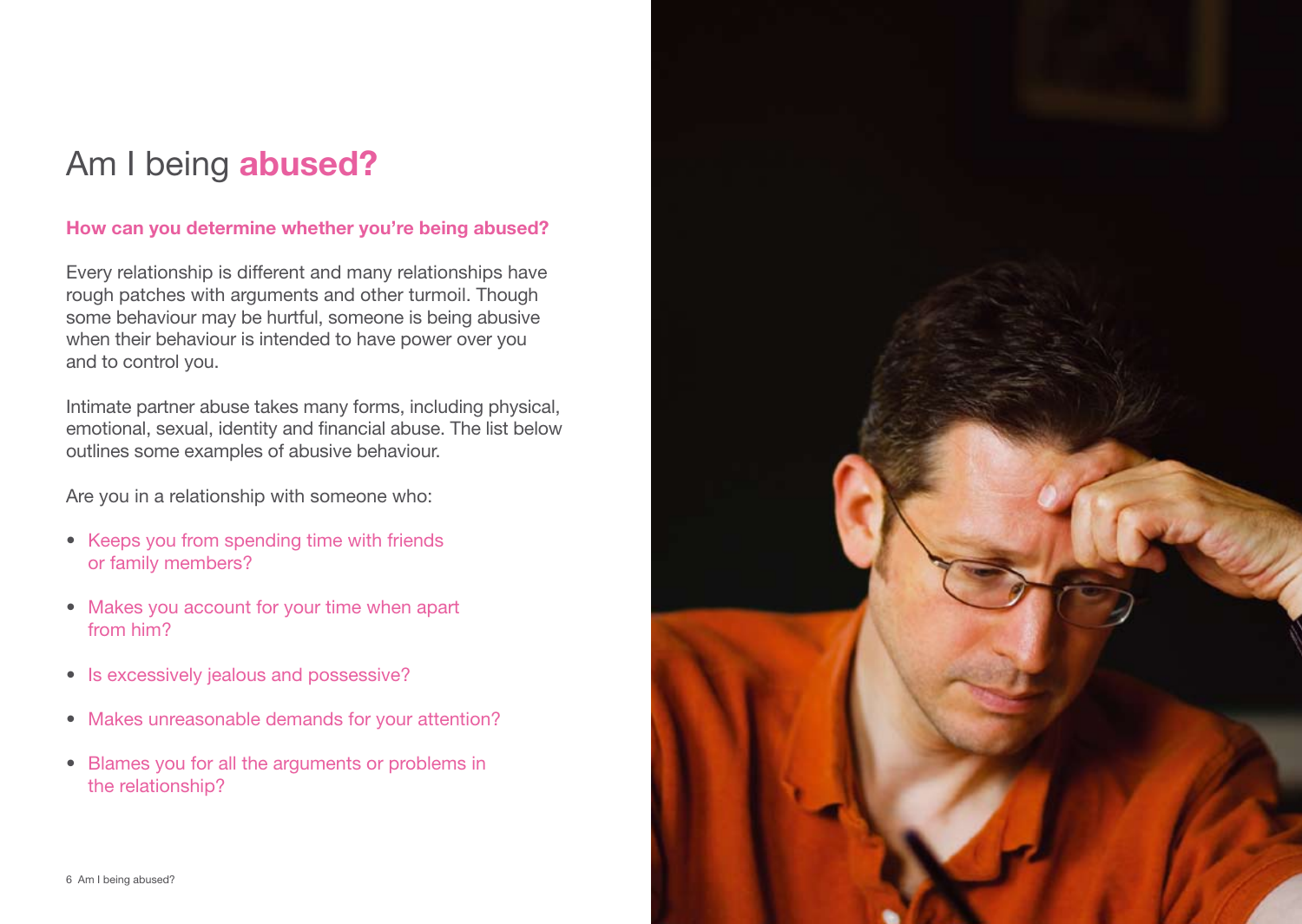- Wants to make all the decisions?
- Invades your privacy opening your mail, reading your e-mail or going through your personal belongings?
- Gets angry for no apparent reason?
- Seems like two different people one is charming or loving, the other is mean and hurtful?
- Lies in order to confuse you?
- Criticises, ridicules, humiliates or belittles you?
- Controls your finances or feels entitled to your financial support?
- Damages your property?
- Harasses you at work or school?
- Threatens to out you at work, to your family or to others?
- Criticises your body and appearance?
- Prevents you from practicing safer sex?
- Forces or coerces you to have sex or hurts you during sex?
- Becomes angry if you don't go along with his sexual demands?
- Blames his/her behaviour on alcohol, drugs or his own history of abuse?
- Pressures you to use alcohol or other drugs?
- Threatens you with physical harm or makes you feel afraid?
- Pushes, shoves, grabs, punches, hits or strikes you with hands or fists?
- Threatens or assaults you with weapons, such as household objects or knives?
- Manipulates you with the constant threat of mood changes and impending rage? Has you "walking on eggshells" or living with constant stress, anxiety or fear?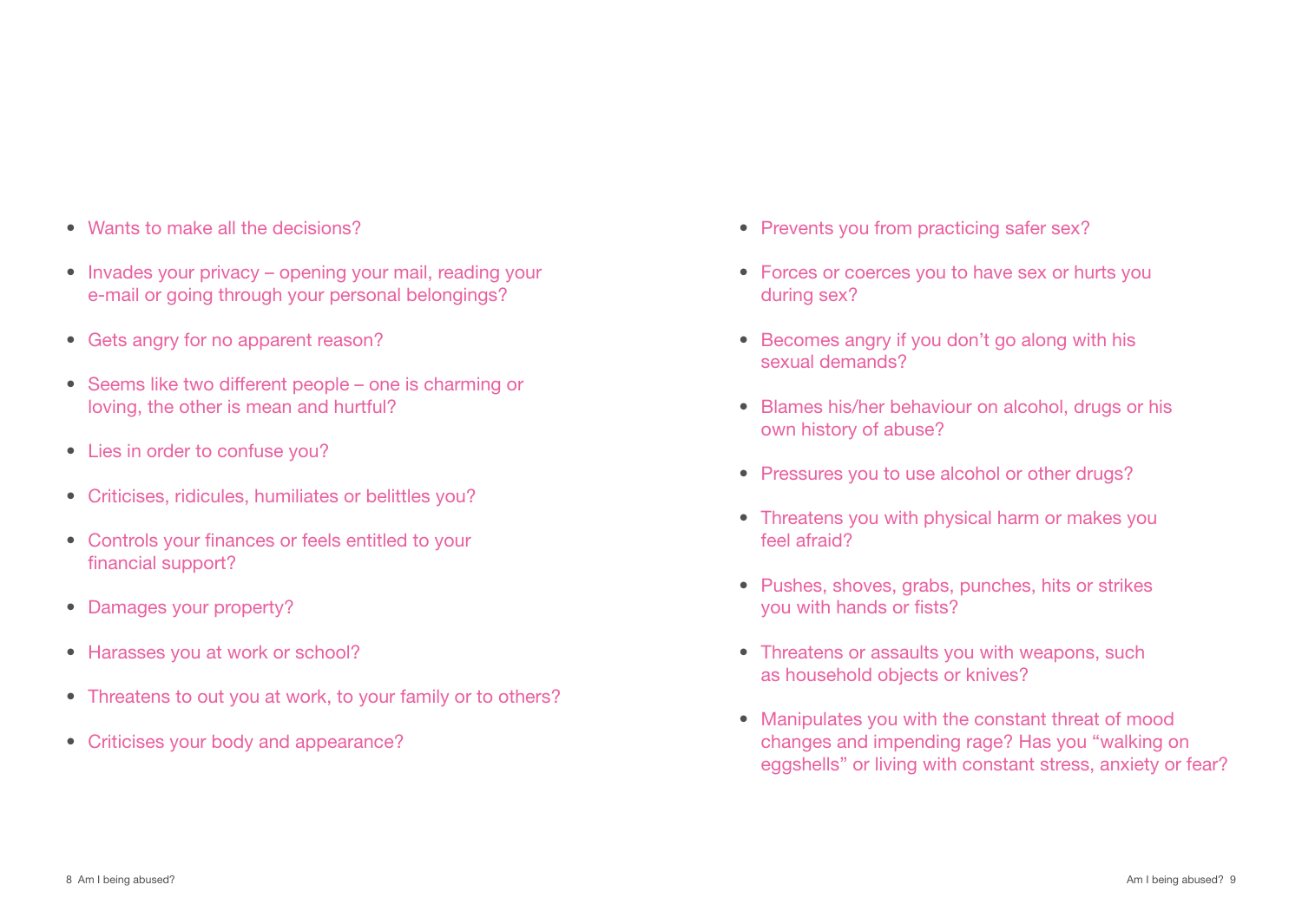

# **Using someone's sexuality** to abuse

**Whilst much of the abuse described in the previous section is similar to that experienced by heterosexual men, gay men and bisexual men can also experience unique forms of abuse based on their sexuality.** 

Many young men experience abuse from family members when they are exploring their sexual identity and coming out as gay or bisexual.

An abuser can use the fact that their victim is gay or bisexual. These can include:

- Threats to 'Out' i.e. to disclose someone's sexual orientation or gender identity without their consent for example to their employer or other family members.
- Criticize someone for not being a 'real gay' or 'real bisexual', for example if they have only recently come out or had a previous heterosexual relationship.
- Fears that no-one will help because someone 'deserves' the abuse
- Belief that agencies (like the police) are either homo or biphobic.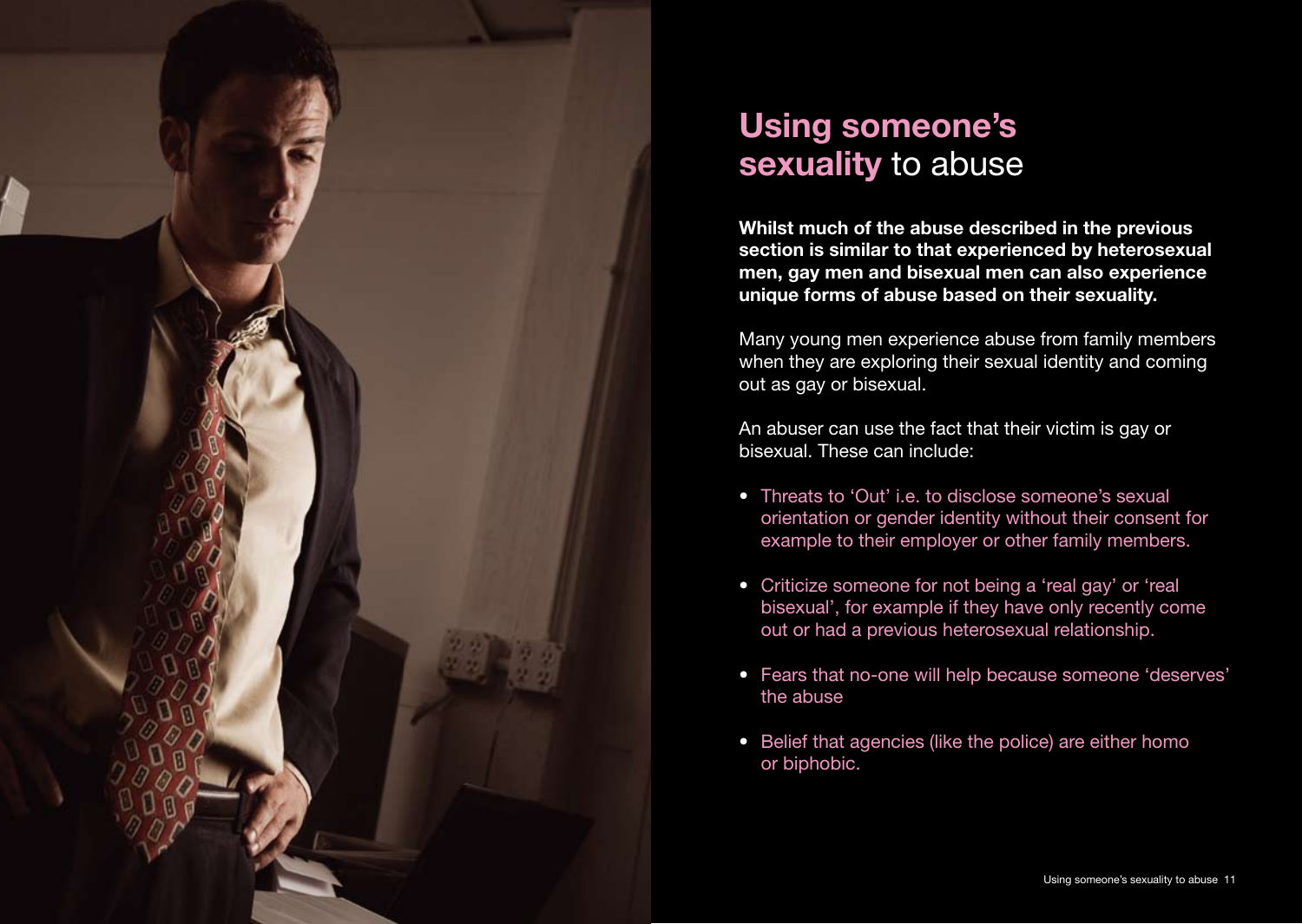Sometimes gay or bisexual men don't feel able to talk to anyone about the abuse their experiencing because of some of the myths that are around. Such as:

- Abuse between people of the same-sex is 'mutual', so both are equally responsible for any abuse – NOT TRUE
- If abuse occurs, the person experiencing domestic abuse and the perpetrator will 'play-out' heterosexual gender roles (e.g. the abuser is the butch more masculine one) – NOT TRUE
- Abuse is a 'normal' part of relationships between gay and bisexual men. That no one will help a man experiencing domestic violence because they are gay or bisexual – NOT TRUE
- That gay and bisexual men are more able to leave an abusive relationship, perhaps because there are no children, or because they are not the biological parent  $-$  NOT TRUE
- That domestic violence does not happen to trans people – NOT TRUE

All these myths are based on misconceptions and are not true. Where someone is experiencing domestic abuse it is because one person (their former or current partner, or a family member) is attempting to exert power and control over them.

**It is important to remember that nobody should have to live with violence or the fear of abuse.**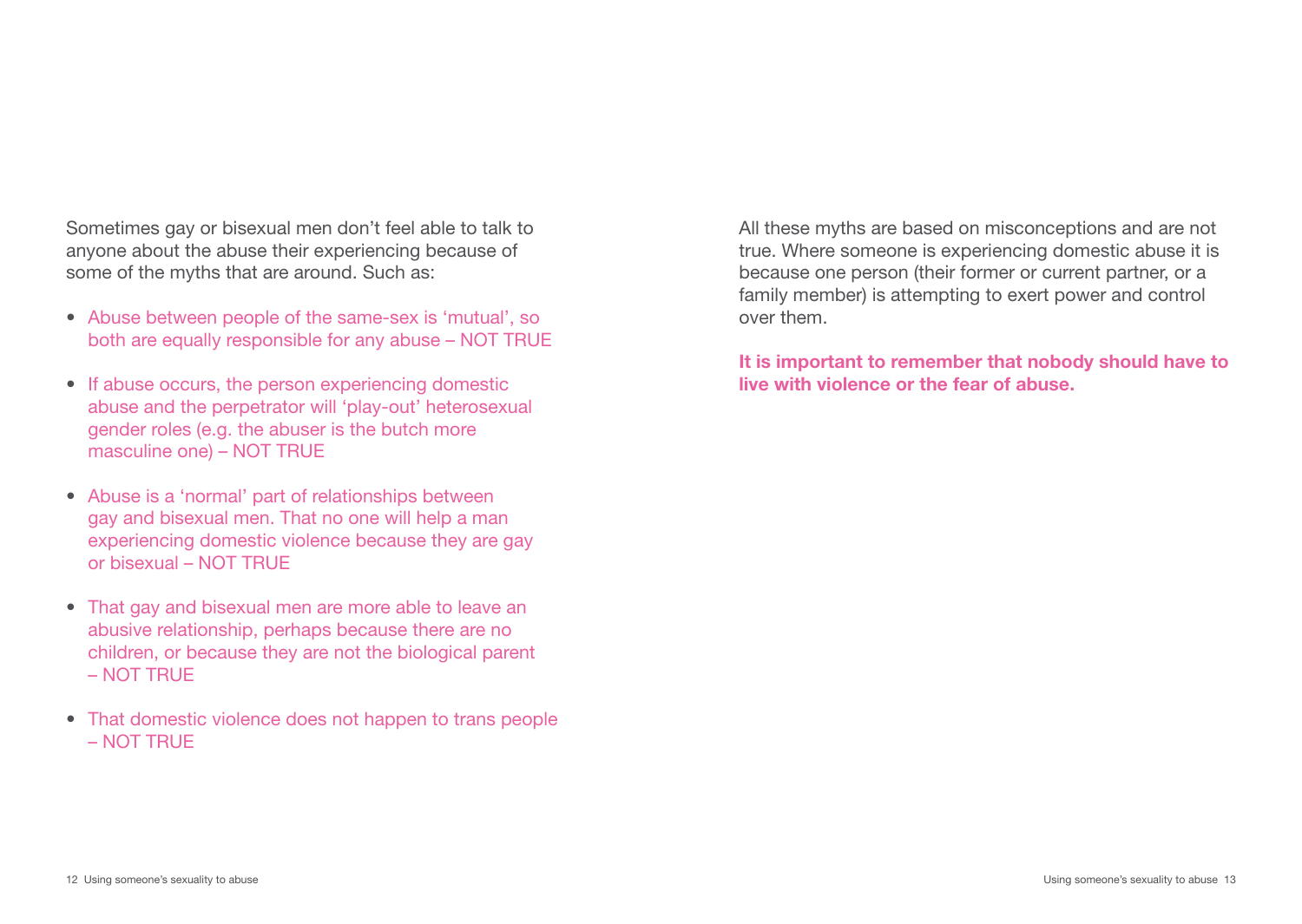

# **Chronic illnesses** including HIV/AIDS and domestic violence

**Chronic illnesses (eg HIV/AIDS, cancer, Multiple Sclerosis, Alzheimer's, etc) can cause tension, stress and a range of other problems within a relationship but they do not cause domestic violence.** 

Abusive partners (or ex-partners) choose the weapons of abuse and control they use, and their or their partners' health can be used as one of these weapons.

**In some abusive relationships the domestic violence began at or around the time that the illness was diagnosed.**

In some cases of domestic violence the abusive partner is the one with the illness while in others it is the one without the illness that is abusive.

Within an abusive relationship where either or both of the partners has a chronic illness many of the forms of abuse and control discussed earlier (pages 4-5) may exist.

However there are a number of forms of domestic violence that are specific to relationships where either or both partners have a chronic illness.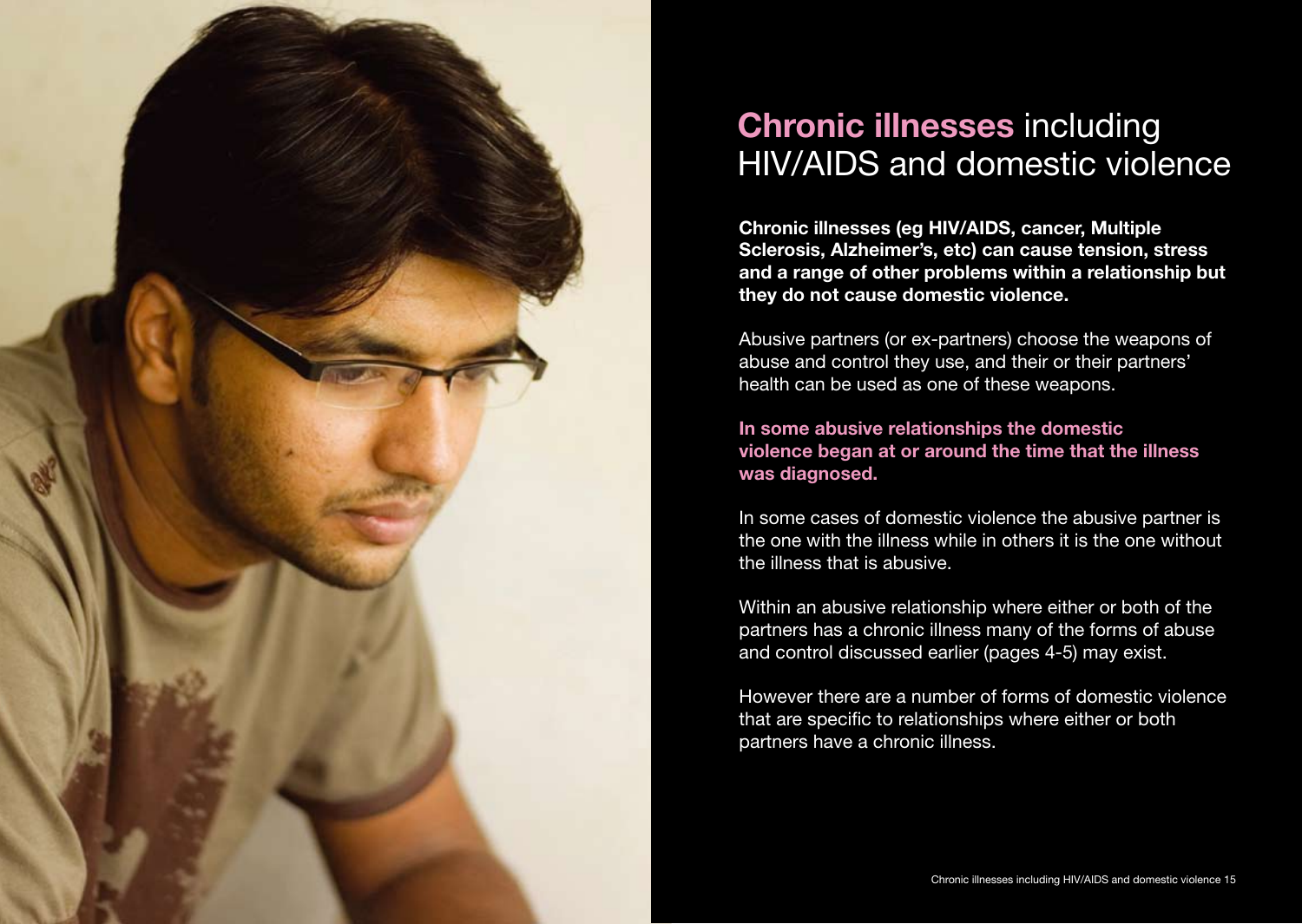If the abusive partner does not have a chronic illness (eg is HIV negative) they may:

- Threaten to, or actually, disclose their partner's health status to friends, family or colleagues.
- Withhold medication, treatments or access to other medical services.
- Threaten to cut off support or to leave.
- Verbally abuse their partner by saying they are 'diseased, sick, unclean' or other inappropriate comments about their illness, or otherwise undermine their partner's confidence.

If the abusive partner does have a chronic illness (eg is HIV positive) they may:

- Use guilt or other psychological abuse to manipulate their partner.
- Refuse to take medication or seek medical services.
- Use their illness to manipulate services, eg saying 'I'm weak and sick, how could I control him?'.
- Where relevant, threaten to, or actually, infect their partner to prevent them leaving.

**As sexual assault is a common form of domestic violence, sexually transmissible infections (eg HIV, Hepatitis B) pose a special risk to the uninfected partner.** 

As well as the domestic violence services listed in this resource, there is a range of support services that someone with a chronic illness can contact.

These include:

**National AIDS & Sexual Health Helpline**  Free phone 0800 567 123 **Hepatitis C** 

**Terrence Higgins Trust Direct** 0845 1221 200

**GLAMS – LGBT MS Support Group** 07758 146 914

**Trust Helpline** 0870 200 1 200

**Regard – LGBT Disability Group** 020 7688 4111 / 020 7688 0709 (Minicom)

**Out With Cancer** www.outwithcancer.com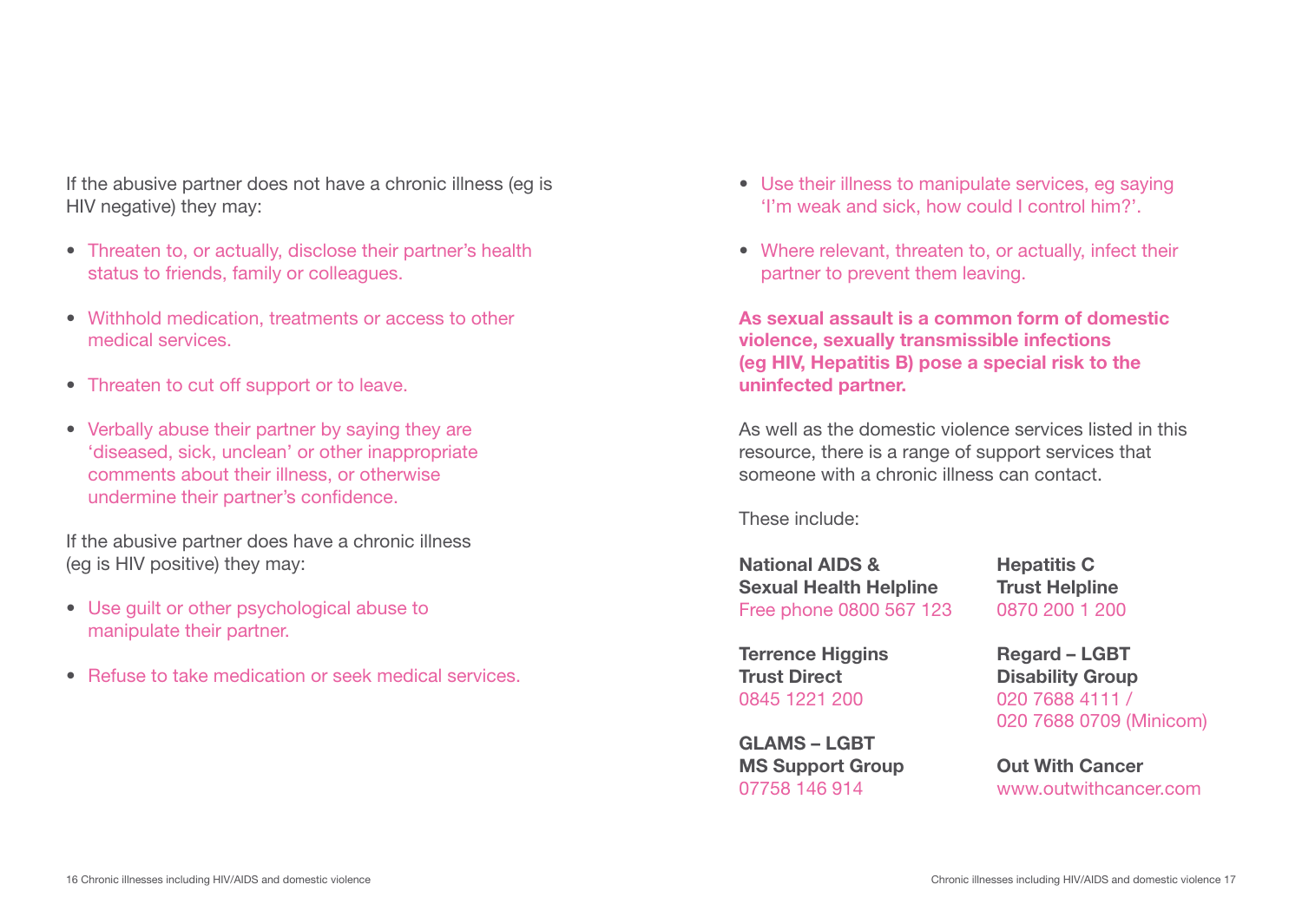

# What to **expect?**

**An abuser is reliant upon maintaining his power and control over you. Abusers can be very manipulative in achieving this outcome, but there are some common tactics that they use:**

#### **There's no violence so you're not a victim**

Most people think of abuse as physical but there are four other types of abuse: emotional, sexual, and financial and identity. Even if he/she's not hitting you, he/she could be abusing you. Verbal or emotional abuse, for example, is almost always used even if physical abuse is not. Abusers can be extremely creative in the types of abuse that they use.

#### **It's normal**

Abusers will try to convince their partners that their abusive behaviour is "normal" or "normal for a gay relationship". This tactic is especially effective with people who are inexperienced in gay relationships. Abuse is not normal in any relationship, including gay relationships. Abuse has no part in a healthy relationship.

#### **You're the abuser, i'm the victim**

Partners may defend themselves against abuse, such as physical abuse. An abuser may assert that this self-defence is abuse. Or the abuser may claim that the partner is "mutually abusive".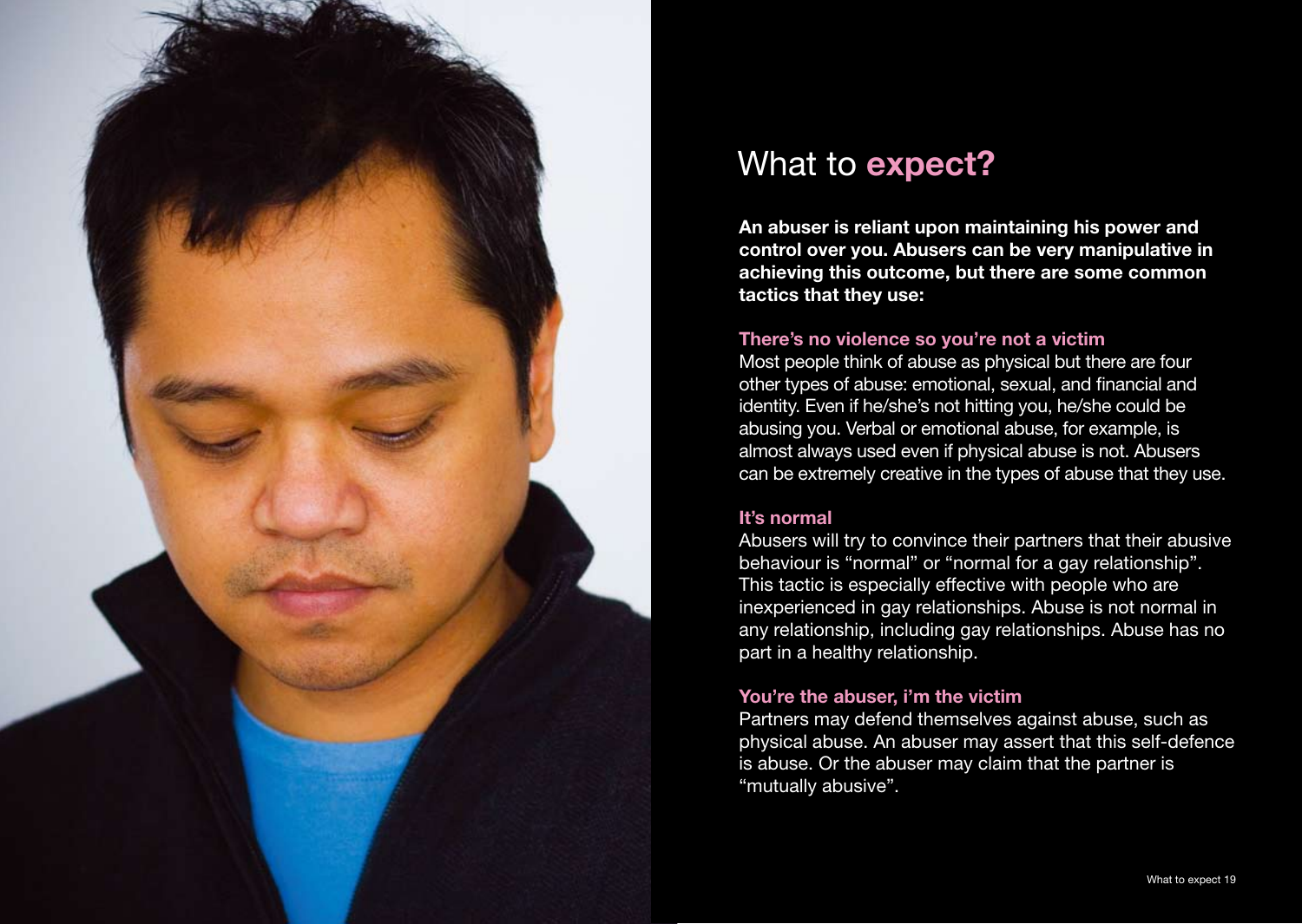A common characteristic of abusers is the lack of responsibility they take for their own behaviours.

They may accuse their partner of being the "abuser" and they, sometimes, genuinely believe that they are the "abused" party. They may use this claim to manipulate friends, service providers and statutory agencies. An abuser, for example, may seek a civil injunction against his/ her partner, claiming the partner is the abuser.

#### **You're to blame**

Another ploy is to blame the partner for "making" the abuser abuse. The abuser will claim that he would not abuse if only the partner did X or if the partner didn't do Y. Again, the abuser is trying to shift the responsibility from him to his partner.

Unfortunately, this tactic is all too successful. Partners often assume responsibility not only for the abuser's behaviour but also for the relationship as a whole. The reality is that you are not to blame, his violence is a choice he makes not you.

#### **It's the stress, the drugs…**

Abusers sometimes claim that some circumstance forces them to abuse and if only the circumstance were to change, they would stop.

They blame their abusive behaviour on such circumstances as stress, lack of a job or the use of drugs or alcohol.

Violence is a choice he makes. There is a common misconception that drugs and alcohol cause domestic violence because he loses control. This is not true. While it can act to exacerbate the incident, research shows us that even if he is drunk or high he is still in control and making a choice whether or not to be abusive.

For example, he chooses to abuse you rather than the barman or his boss. This demonstrates that his abuse of you is considered and choice based. There always will be some circumstance that in their minds justifies their abusive behaviour.

#### **Promises, promises**

Abusers commonly promise to change – to stop abusing, to stop using drugs, to stop whatever. These promises often follow an abusive incident. The goal of these promises is to win back the partner and to hold him in the relationship.

The abusers may believe their own promises, but the goal of the promises is not to reform their behaviour but to keep their partner.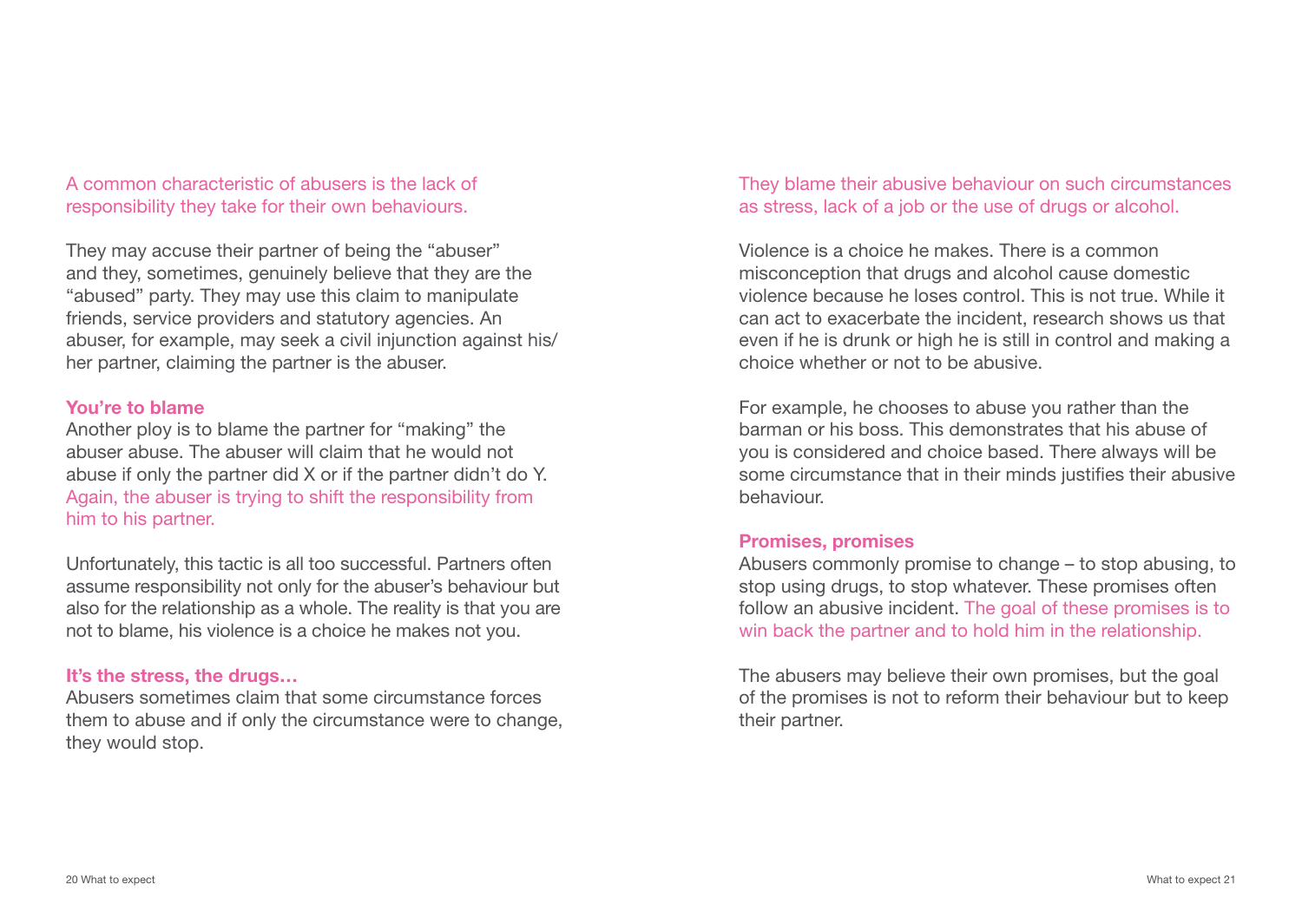Once the partner indicates that he is staying in the relationship, the promise is forgotten. If an abuser is genuinely remorseful he will engage meaningfully with a specialist perpetrator programme.

#### **No legal protection**

Abusers may attempt to convince their partners that no one will help them and that they are not entitled to legal protection from abuse. This is not true; the UK Government defines domestic abuse as:

'Any incident of threatening behaviour, violence or abuse (psychological, physical, sexual, financial or emotional) between adults who are or have been intimate partners or family members, regardless of gender or sexuality'. There is help available and there are specific services such as Broken Rainbow to support gay men who are in abusive relationships.

It is possible to obtain same sex injunctions and there are civil legal options as well, so there is legal help out there. If you are not a British citizen, your abuser may also threaten that you will be deported if you leave him. If you have insecure immigration status you should seek advice from a solicitor because it might affect your access to public funds.

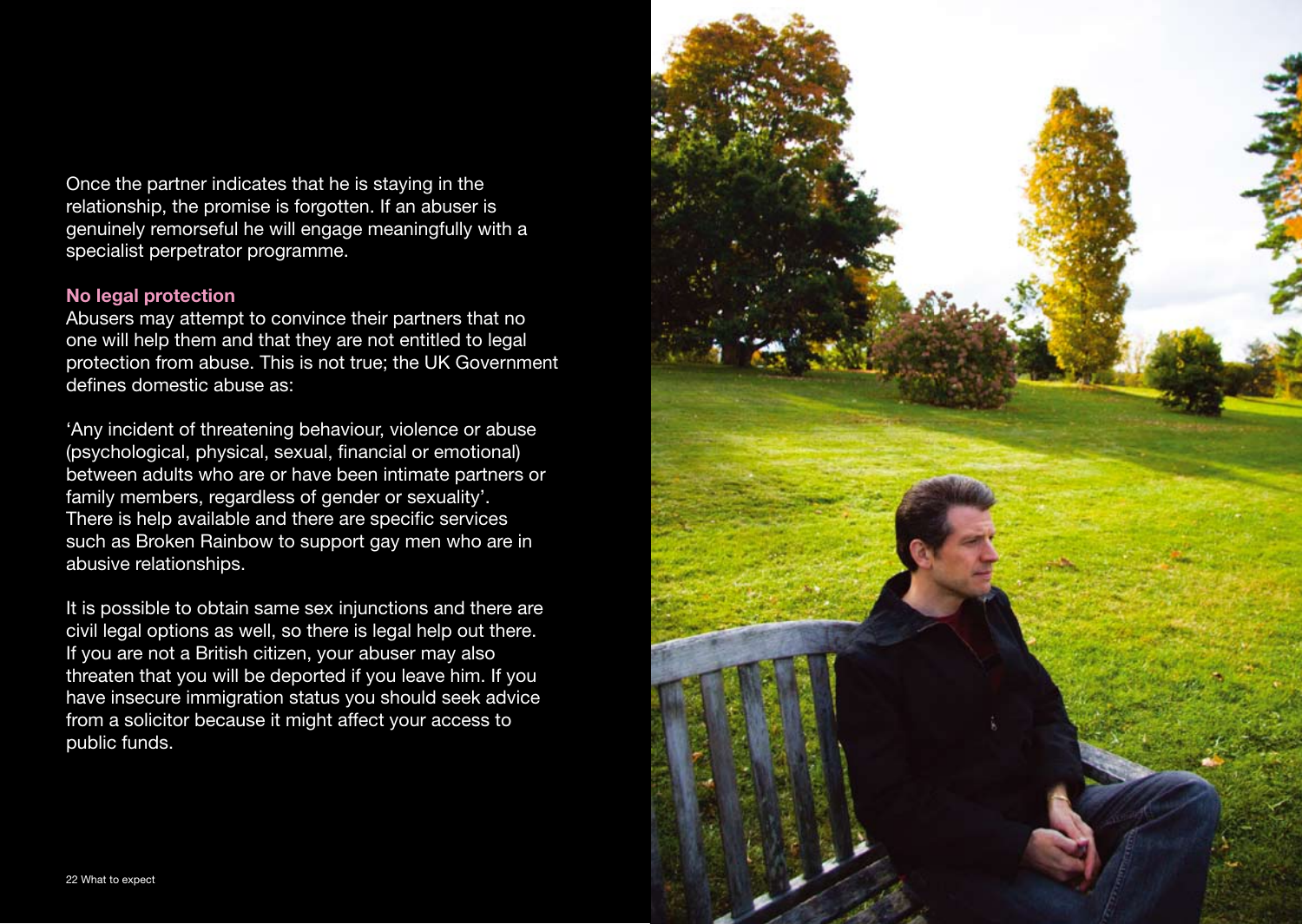# Ending the **abuse**

**Experience has shown that once abuse begins it is very likely to continue and become more frequent and more severe over time. Research suggests that abusers are also very unlikely to end the relationship.** 

Partners can and do have compelling reasons to stay in an abusive relationship.

It is very difficult to admit that the person you love is abusing you and leaving them can mean leaving your home, community and changing your life.

Separation can also be a very dangerous time, as the abuser wants to keep hold of the relationship and their control.

Abusers rarely end the relationship because in most cases they psychologically need the partner more than the partner needs them.

They can be quite successful at hiding their dependency on the partner and their fear of losing him, and they often work to convince the partner that he would be lost without the abuser.

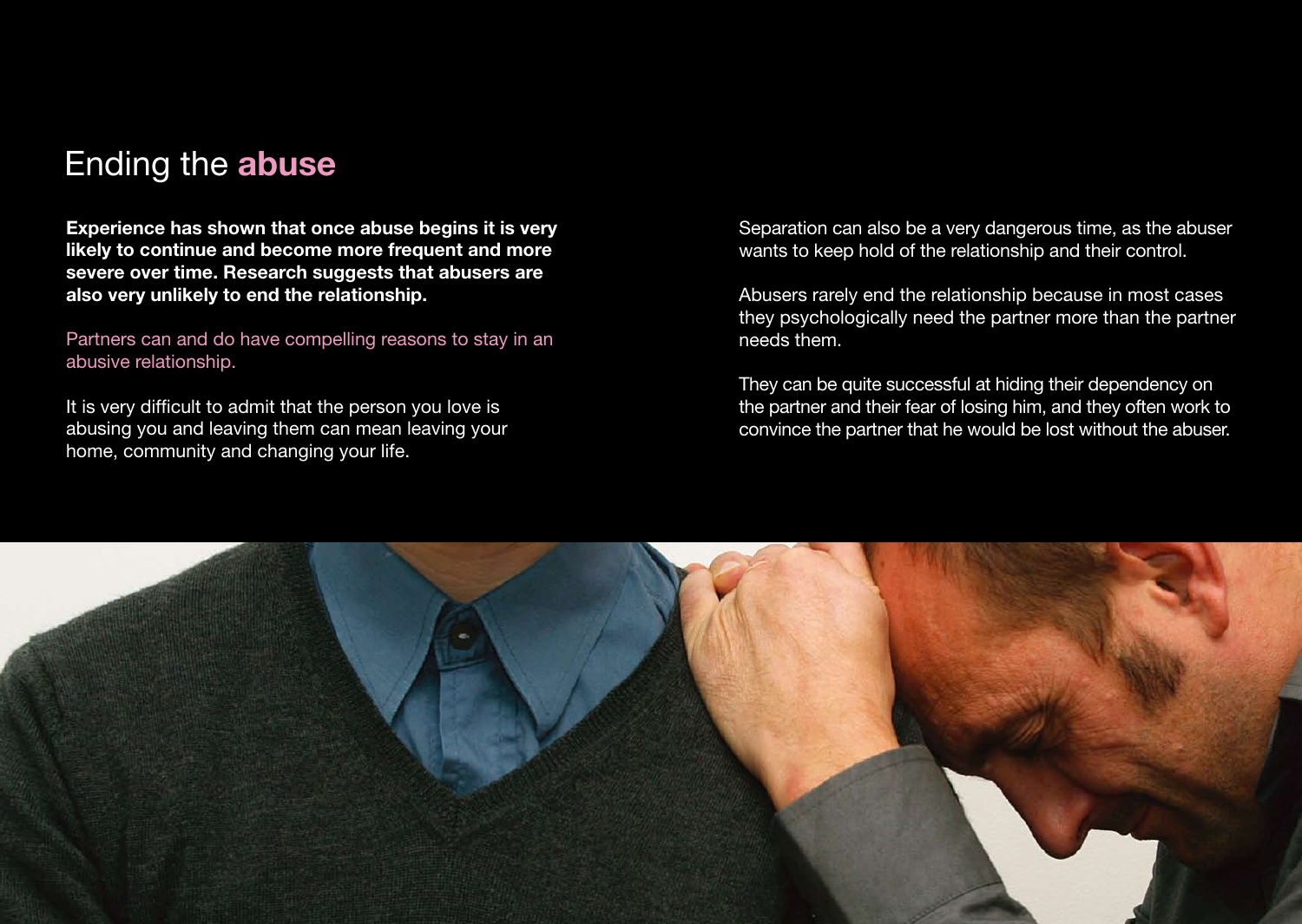Abusers may also threaten to harm themselves if a partner says they want to end the relationship. This can mean that out of concern, partners remain in the relationship.

#### **Whether a partner stays or leaves, it is wise to have a safety or crisis plan to maximize his safety.**

If you are experiencing any form of domestic violence you might consider making a crisis plan. A crisis plan can set out what you could do under certain circumstances to help reduce the risk of emotional or physical injury to yourself (and your children).

Your crisis plan can include strategies for reducing risk to yourself while living with your partner or it may outline how you could get away. You can make a crisis plan on your own or speak with a trusted friend, a counsellor or a Domestic Violence worker.

If you require assistance in constructing a safety plan, please contact Barking and Dagenham Domestic Violence Advocacy Agency on: 07812 999 798 or 07971 114 232.

# **What to do**

**As a gay or bisexual man you are entitled to the same provisions afforded to heterosexual men. Reach out for help! There is help available.** 

If your partner (or ex-partner) has assaulted you or you are afraid for your own or for others' safety you can call the police. The Metropolitan Police are committed to holding domestic violence offenders accountable and they will arrest given reasonable grounds.

Where the evidence exists, the police are also able to pursue offenders without having to rely upon a victim statement. The police have the power to provide you with immediate protection at any time of the day or night. **Call 999.** 

The police have guidelines that instruct them to respond to domestic violence in a particular way. They should:

- Respond promptly;
- Ensure your safety;
- Stop the violence;
- Thoroughly investigate what has happened;
- Speak to you and your partner separately: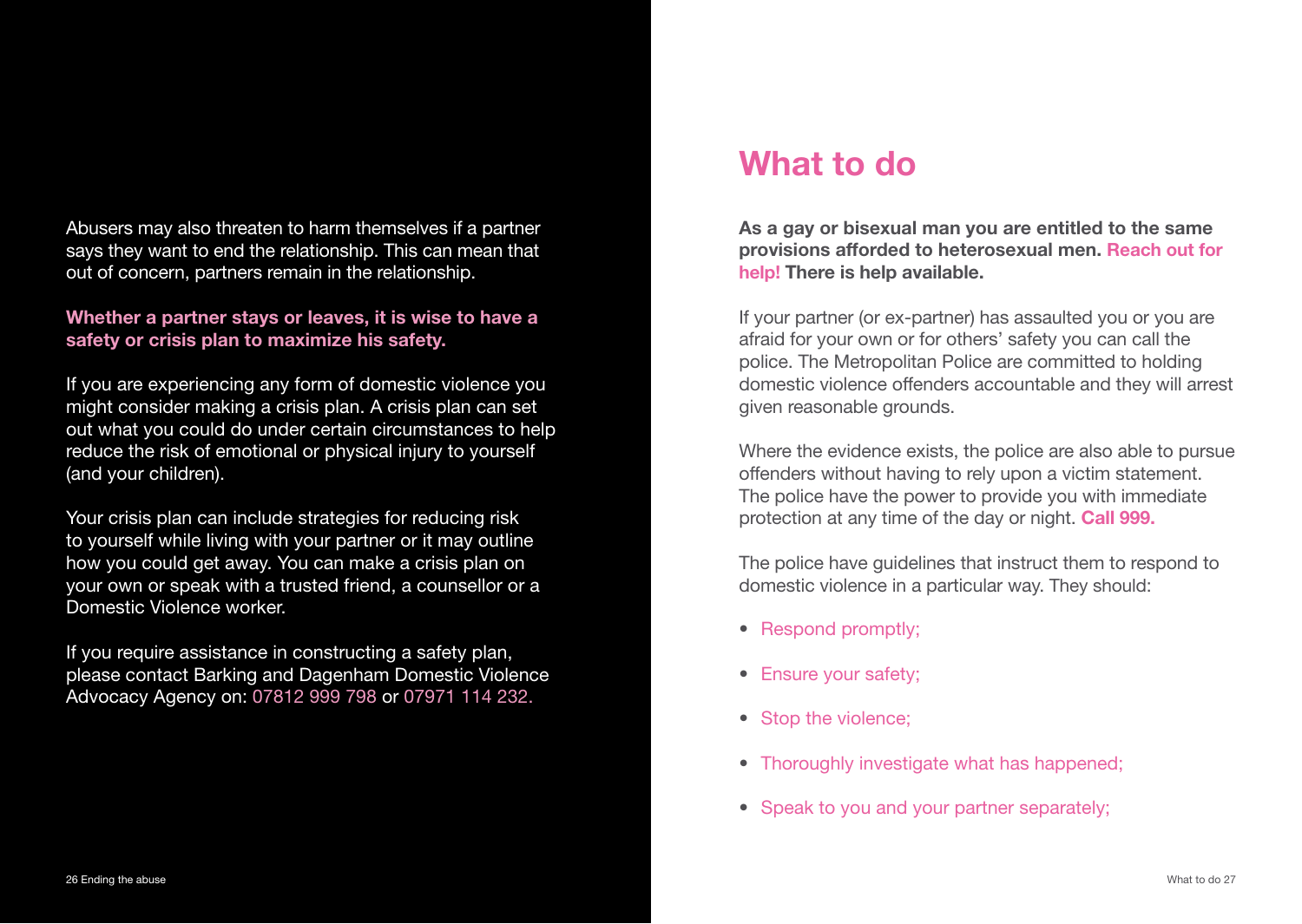- Get a statement from you and any witnesses;
- Collect evidence; take photos of any injuries and the scene;
- Arrest the violent person if they have committed a criminal offence. Gay men often do not reach out for help because they don't think there is any help out there for them; and,
- Carry out a risk assessment.

However, all statutory agencies have a duty to respond to all members of the public, regardless of sexuality. The few exceptions would be voluntary sector led women-only services such as refuges. In addition, services specifically for gay men do exist, but they are limited.

There are gay-friendly services of all types such as mental and physical health care providers, counsellors, social service agencies, housing support and support groups.

In February, the Equality Act (2006) was passed by Parliament. The Act gives the government powers to introduce regulations outlawing discrimination on the grounds of sexual orientation in regards to access to goods, facilities and services.

This means that service providers from hotels to GPs, shops to local authorities cannot refuse to serve LGB people or offer them a service of lesser quality than that provided to heterosexuals.

For more information go to: http://www.equalityhumanrights.com/ or http://www.stonewall.org.uk/

The contact details for a range of organisations are included at the end of this leaflet.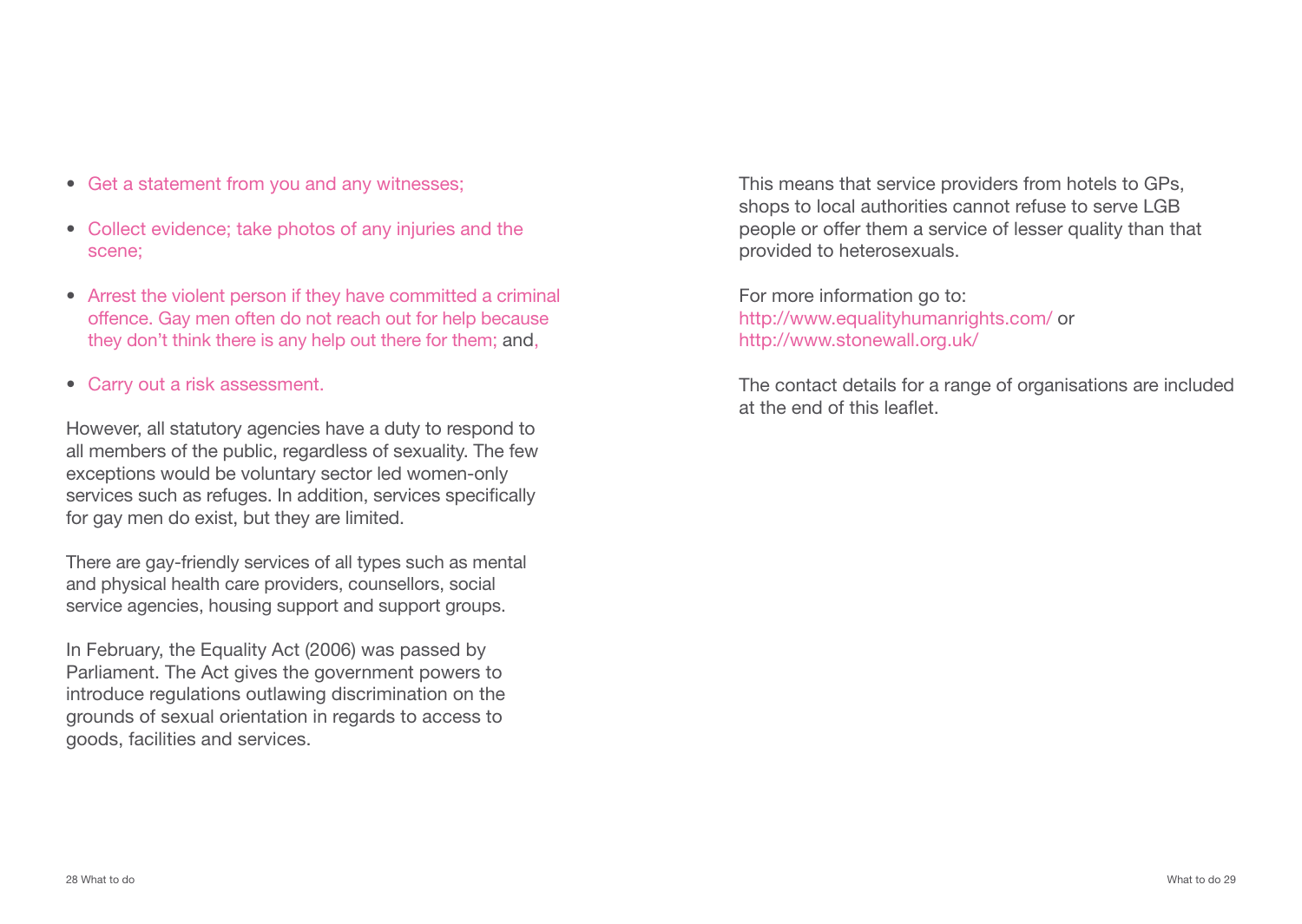# Computer safety **warning**

**For your own safety – when you search for information or communicate about partner abuse - do not use any computer to which your abuser has access.** 

Your Internet, e-mail and document use activities leave traces on your computer that can be found by your abuser.

Ideally, use a computer to which he/she does not have access, such as at work, in a library, or a friend's or family member's computer.

If you do use your own computer, there are some basic steps that can provide some measure of protection and to remove most traces of your computer activities. Guidance on how to clear your computer of information can regularly change.

Although primarily written for women there is really helpful information and advice on how to clear your computer of cookies, temporary website files, browser and search engine history go to the Women's Aid website at: www.womensaid.org.uk and click on the 'cover your tracks online' tab in the top right-hand corner.

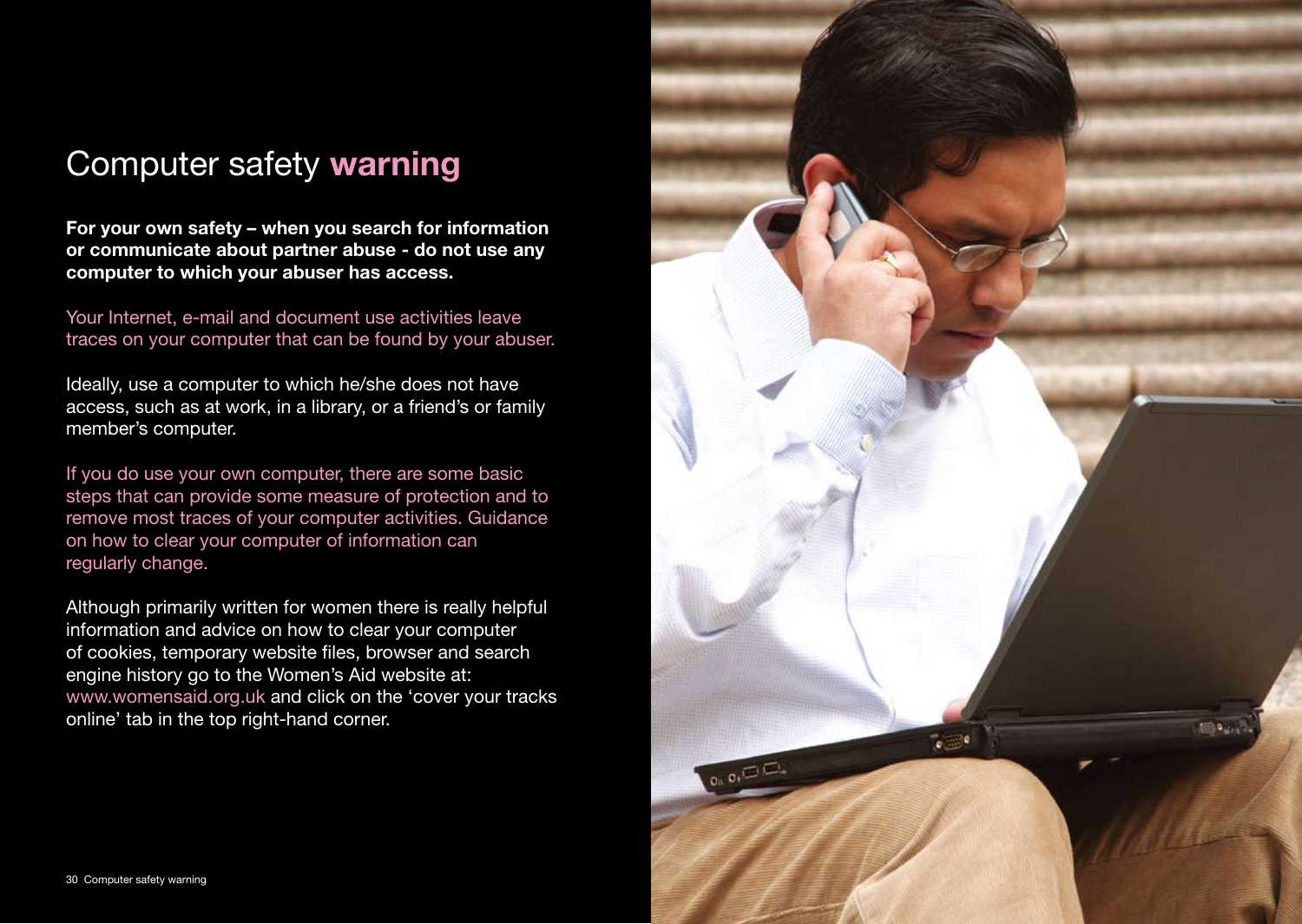# About **abusers**

**The most frequently reported reason why partners stay in abusive relationships is "hope for change". Partners believe the abuser's promises to get help or to change.** 

Experience shows that once a person begins to abuse, the problem is likely to get worse. Review the Types of Abuse, the examples of abusive tactics to get a perspective on your own experience (p3).

Abusers may feel guilty and apologetic after an abusive incident and promise themselves and their partner that they will change. Unfortunately, even with the best intentions, most abusers do not stop being abusive without support.

**Respect** is the UK association for domestic violence perpetrator programmes and associated support services. Respect runs the Respect Phoneline, a helpline for anyone concerned about their violence and abuse towards their partner.

The Respect Phoneline provides information about specialist behaviour-change programmes across the country, some of which work with gay men.

**Respect Phoneline** 0845 122 8609 Monday, Tuesday, Wednesday & Friday 10am - 1pm & 2pm - 5pm

The **Domestic Violence Intervention Project (DVIP)** is an independent voluntary sector project based across several sites in London which works to increase the safety of children and adults from domestic violence.

**Domestic Violence Intervention Project** 020 8555 8979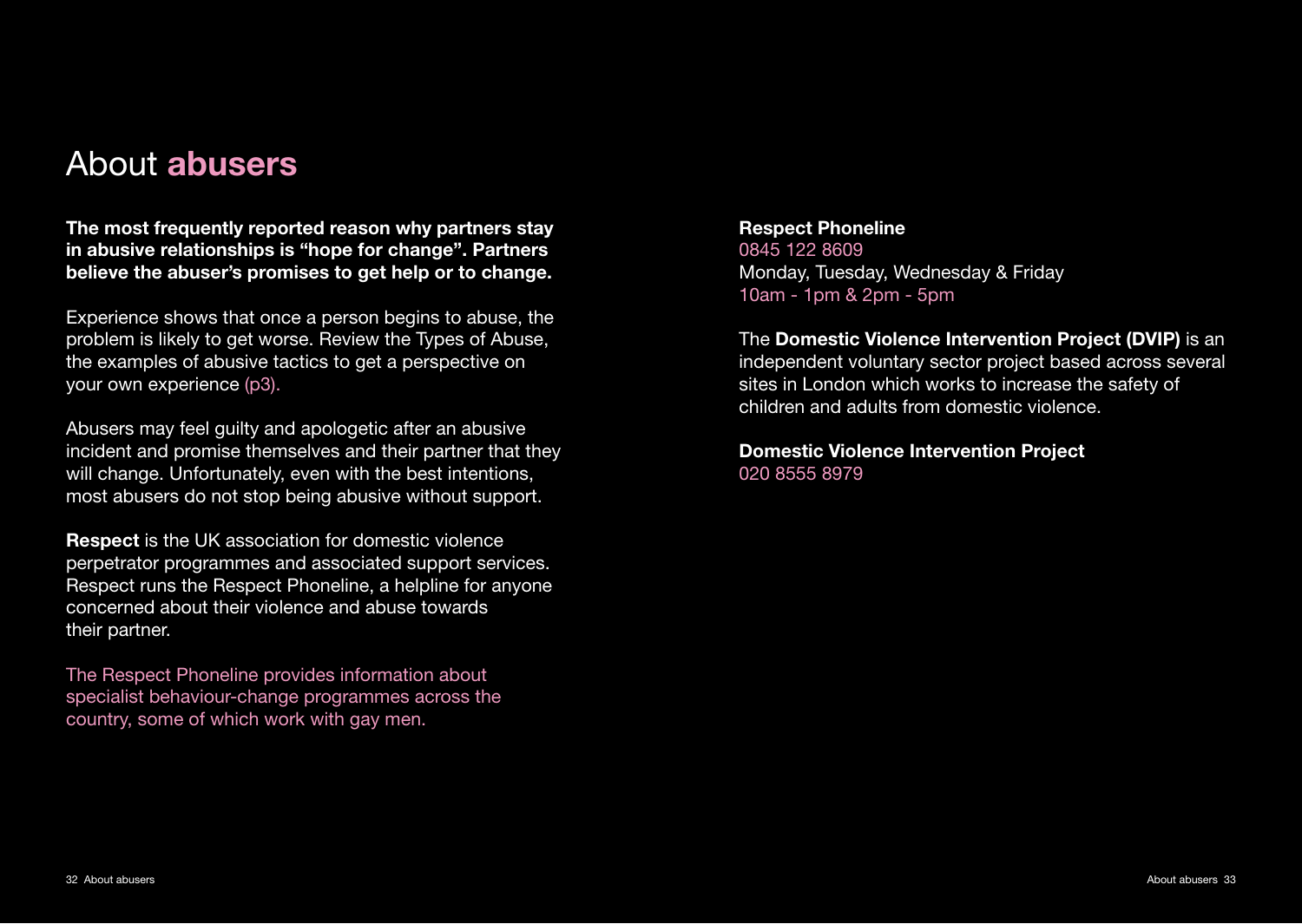# **Useful** contacts

# **DOMESTIC ABUSE AND SEXUAL VIOLENCE SERVICES**

#### **Broken Rainbow**

08452 60 44 60 or http://www.broken-rainbow.org.uk/ Support for LGBT people experiencing domestic violence.

### **The National 24 Domestic Violence Helpline** 0808 2000 247

24 hour freephone national domestic violence helpline operated in partnership between Women's Aid and Refuge.

#### **Bede House**

#### 020 7232 1107/020 7237 9162 or www.bedehouse.org

Provides practical and emotional support and advocacy for Lesbian, Gay, Bisexual or Trans people who have experienced or are experiencing domestic abuse. Working with people who live, work, study or socialise in Southwark.

#### **Galop**

#### 0207 704 2030 (Shoutline) or www.galop.org.uk

Provides information, advice and practical support to LGBT Londoners who have experienced homophobic or transphobic abuse, sexual abuse, problems with the police, or domestic violence.

Galop can help people report homophobic or transphobic crime to the police through our anonymous 3rd party reporting scheme.

# **The Havens**

### http://www.thehavens.co.uk/

Anyone in London who has been raped or sexually assaulted can come to a Haven. Women, men and children can all attend.

#### **Respect**

0845 122 8609 or http://www.respect.uk.net/ For people who are abusive to their partners and want to stop.

#### **Survivors UK**

Monday, Tuesday and Thursday, 7pm – 10pm on: 0845 122 1201

A national organisation providing information, support and counselling for men who have been raped or sexually abused.

### **INTERNATIONAL WEBSITES FOR GAY AND BISEXUAL MEN EXPERIENCING DOMESTIC VIOLENCE**

#### **Gay Men's Domestic Violence Project** www.gmdvp.org

**Another Closet** www.ssdv.acon.org.au

#### **Right Here, Right Now** www.rightnow.acon.org.au/domestic\_violence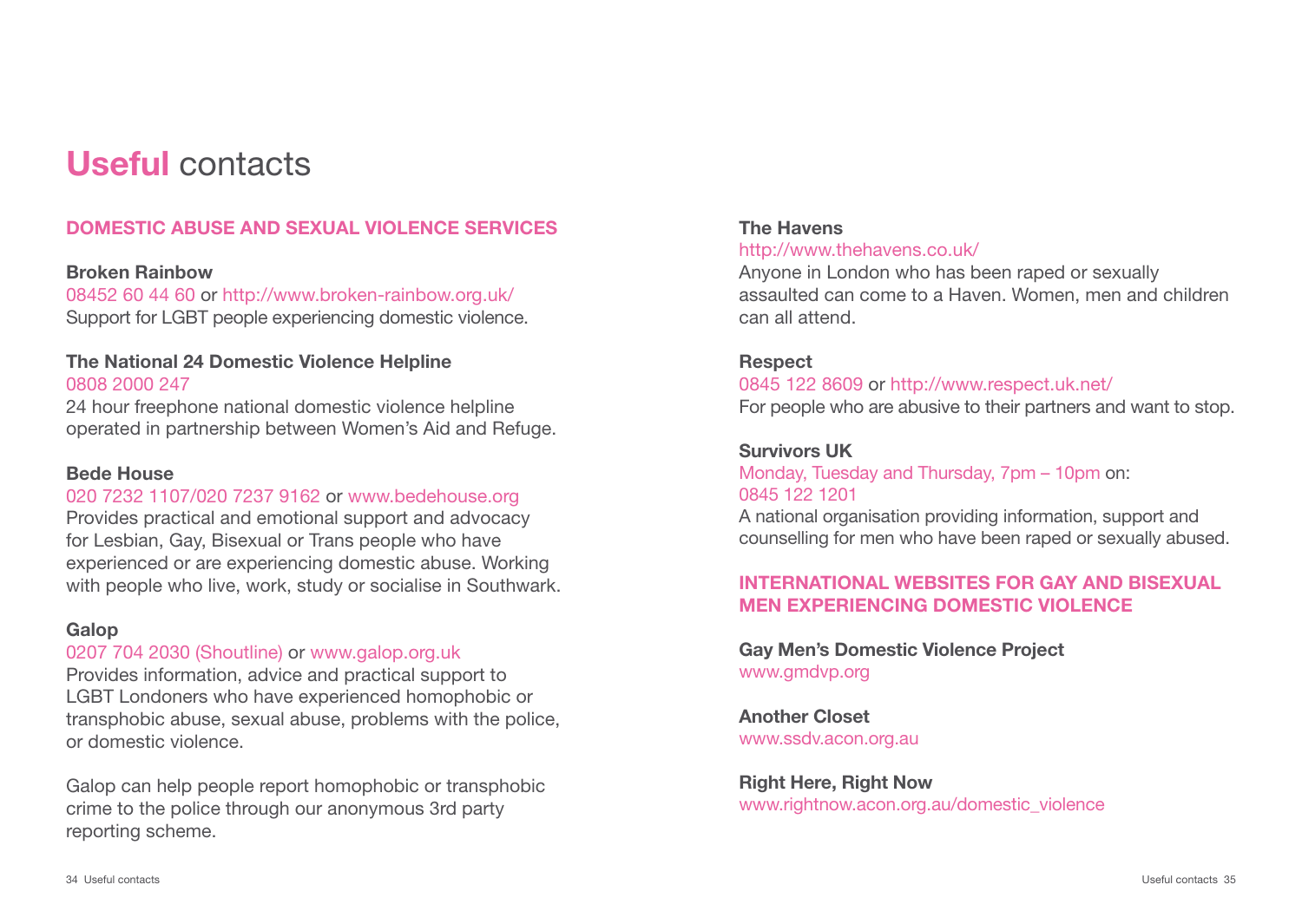#### **DRUGS & ALCOHOL**

#### **Antidote**

Turning Point Hungerford Drug Project 32a Wardour Street, Soho 020 7437 3523 or http://www.thehungerford.org/antidote.asp

Offers information and support exclusively to lesbian, gay, bisexual or transgendered (LGBT) people around drugs and alcohol. Whether you want to cut down, stop using or drinking, or want information about keeping safe Antidote can help.

#### **Lesbian and Gay Youth Service – Drug & Alcohol Services London**

# 020 7702 0002 or wreckedagain@dasl.org.uk or www.dasl.org.uk

Offers one to one support via email and telephone. Also run the Gay Man's Peer education project and info and advice for professionals.

# **HOUSING**

#### **Albert Kennedy Trust**

020 7831 6562 (London) or http://www.akt.org.uk

Provide housing support and advice to young LGBT people up to the age of 25 years old

#### **Rainer Housing**

#### 020 8693 3311 or http://www.raineronline.org

Provides supporting housing to LGBT young people, aged 16-21 years old in South London

#### **Shelter**

#### 0808 800 4444 or http://www.shelter.org.uk/

A free, national telephone advice line staffed by trained housing advisers. We have helped thousands of people, from finding them a place to sleep to suggesting how to handle mortgage arrears.

### **Stonewall Housing**

#### 020 7359 5767 or http://www.stonewallhousing.org/

Provides supported housing, advice and advocacy for the lesbian, gay, bisexual and transgender communities in London.

#### **HEALTH & WELLBEING**

#### **Care in East London and Essex**

CARESS, PO Box 551, Dagenham, RM83BZ 020 8220 0112 or 020 8220 0112 (Fax) or caress@poboxes.com Offers help and support to people living with and affected by HIV/AIDS.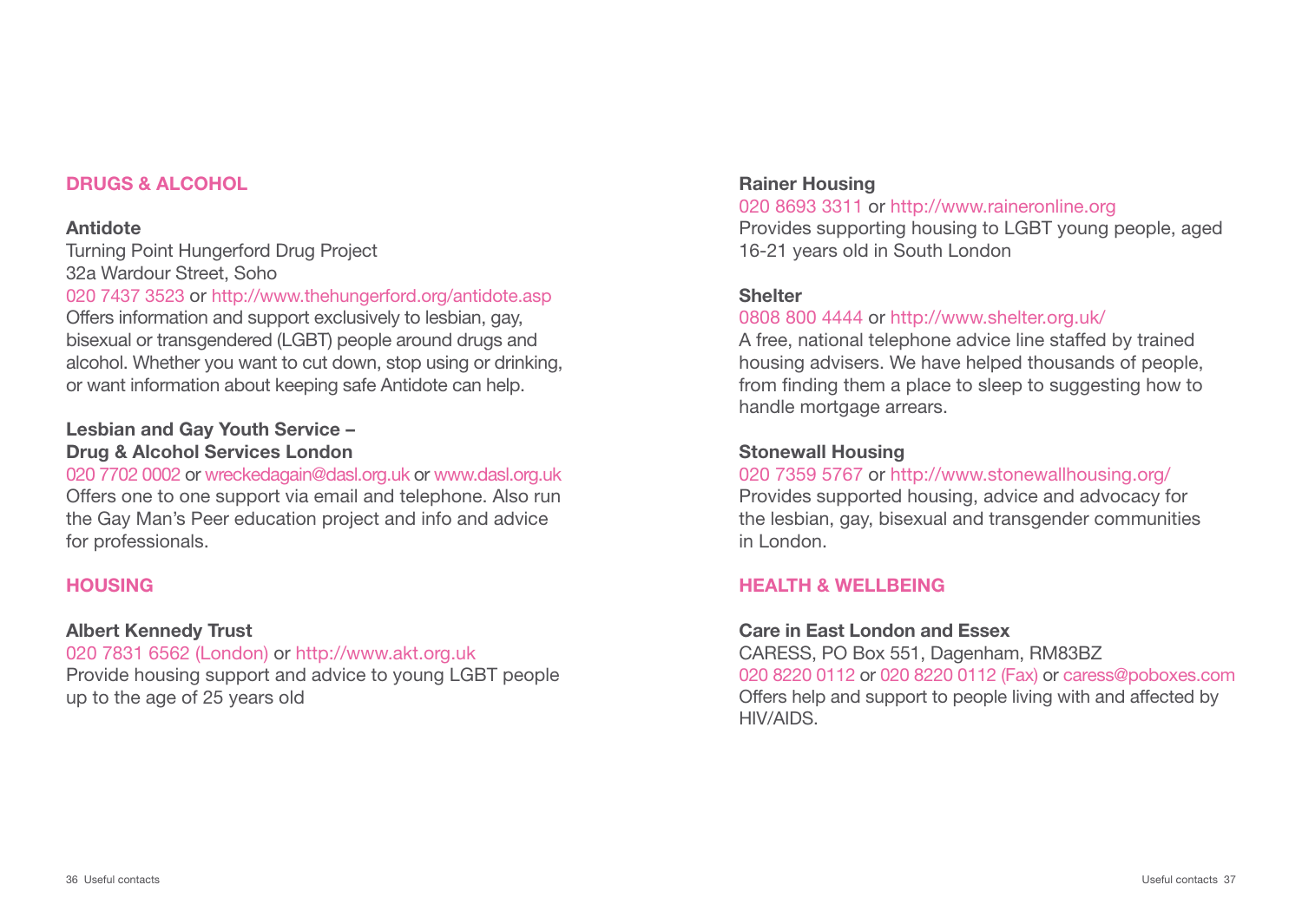#### **PACE**

0808 1807 223 (helpline) or http://www.pacehealth.org.uk/ London's leading charity promoting the mental health and emotional wellbeing of the lesbian, gay, bisexual and transgender community.

# **Lighthouse West London**

**(Terrence Higgins Trust Lighthouse)** Address: 111 - 117 Lancaster Road, London, W11 1QT 020 7792 1200 (office) or 0845 122 1200 (for service information) Email: information@lighthouse-west.org.uk Website: www.tht.org.uk London Lighthouse West London is a support centre for people living with HIV.

#### **GLAMS**

0208 438 0959 or http://www.mssociety.org.uk/support\_ and services/support groups/gay and lesbian.html

GLAMS is a national self-help support group for lesbians, gay men, bisexual and trans (LGBT) people affected by MS.

# **Regard – LGBT (Disability Group)**

020 7688 4111 / 020 7688 0709 (Minicom) For the contact details of other generic and LGBT organisations consult '**Stonewall**' below or http://www. stonewall.org.uk/information%5Fbank/disability/

# **BLACK, ASIAN & MINORITY ETHNIC COMMUNITIES**

#### **Naz Project London** 020 8741 1879 or http://www.naz.org.uk/

Provides sexual health and HIV prevention and support

services to targeted Black and Minority Ethnic (BME) communities in London.

#### **Somalian Gay Community**

#### Email: info@somaligaycommunity.org Website: www.somaligaycommunity.org

An online space and medium for Somalian gay and lesbians to access information, share experiences and develop support networks.

# **OLDER PEOPLE**

# **Age Concern**

0800 00 99 66 (helpline) or http://www.ageconcern.org.uk/ AgeConcern/lesbian\_gay\_links.asp#Older The UK's largest charity working with and for older people.

#### **Polari**

#### http://www.casweb.org/polari/

An independent lesbian and gay organisation that works for better services for older lesbians, gay men bisexuals and transgender people.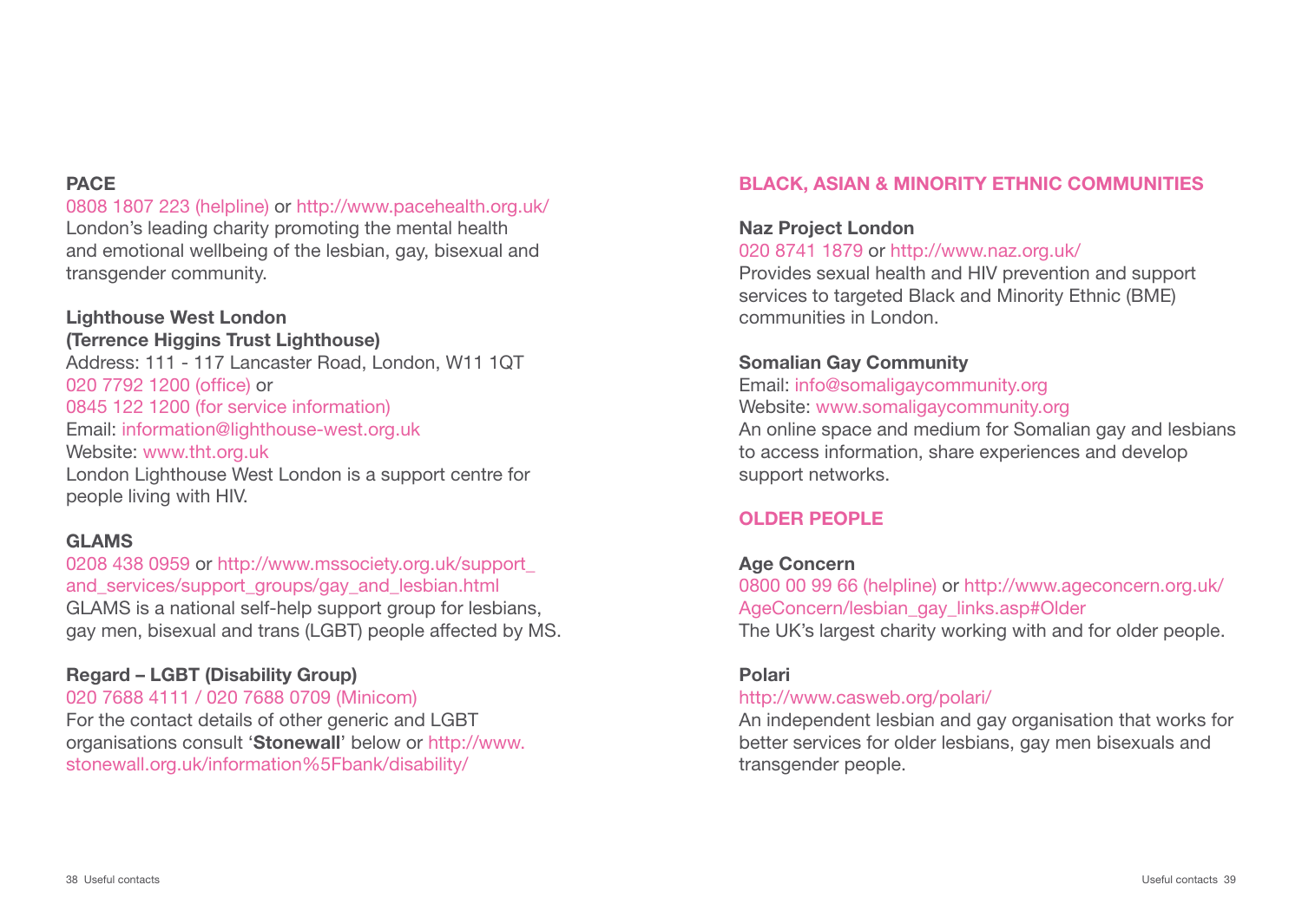#### **TRANS PEOPLE**

#### **FTM London**

#### www.ftmlondon.org.uk

Peer support network for Female to Male transgender individuals living and working in London.

#### **Gender Trust National Helpline**

0845 231 0505 (national helpline) or http://www.gendertrust.org.uk

A charity working to help adults throughout the United Kingdom who are Transsexual, Gender Dysphoric, Transgender (i.e. those who seek to adjust their lives to live as women or men, or come to terms with their situation despite their genetic background), or those who's lives are affected by gender identity issues.

#### **OTHER LGBT ORGANISATIONS**

#### **London Lesbian and Gay Switchboard**

#### 020 7837 7324 or http://www.llgs.org.uk/

London Lesbian & Gay Switchboard (LLGS) provides an information, support and referral service for lesbians, gay men, bisexual people and anyone who needs to consider issues around their sexuality.

#### **Stonewall**

08000 50 20 20 (Info Line) or http://www.stonewall.org.uk/ information\_bank/

Stonewall works to achieve equality and justice for lesbians, gay men and bisexual people. Stonewall's Information Service provides details about a number of different topics and local support groups, activities and services for lesbian gay and bisexual people.

### **FOR PRACTITIONERS**

#### **Coordinated Action Against Domestic Abuse (CAADA)**  www.caada.org.uk

A charity established to encourage the use of independent advocacy as a way to increase the safety of survivors. CAADA has an extensive library of resources, including information relating to LGBT people, available at: http://www.caada.org.uk/library\_resources.html#11

For guidance relating to LGBT and MARACs (Multi-Agency Risk Assessment Conferences) go to: http://www.caada.org.uk/toolkits.html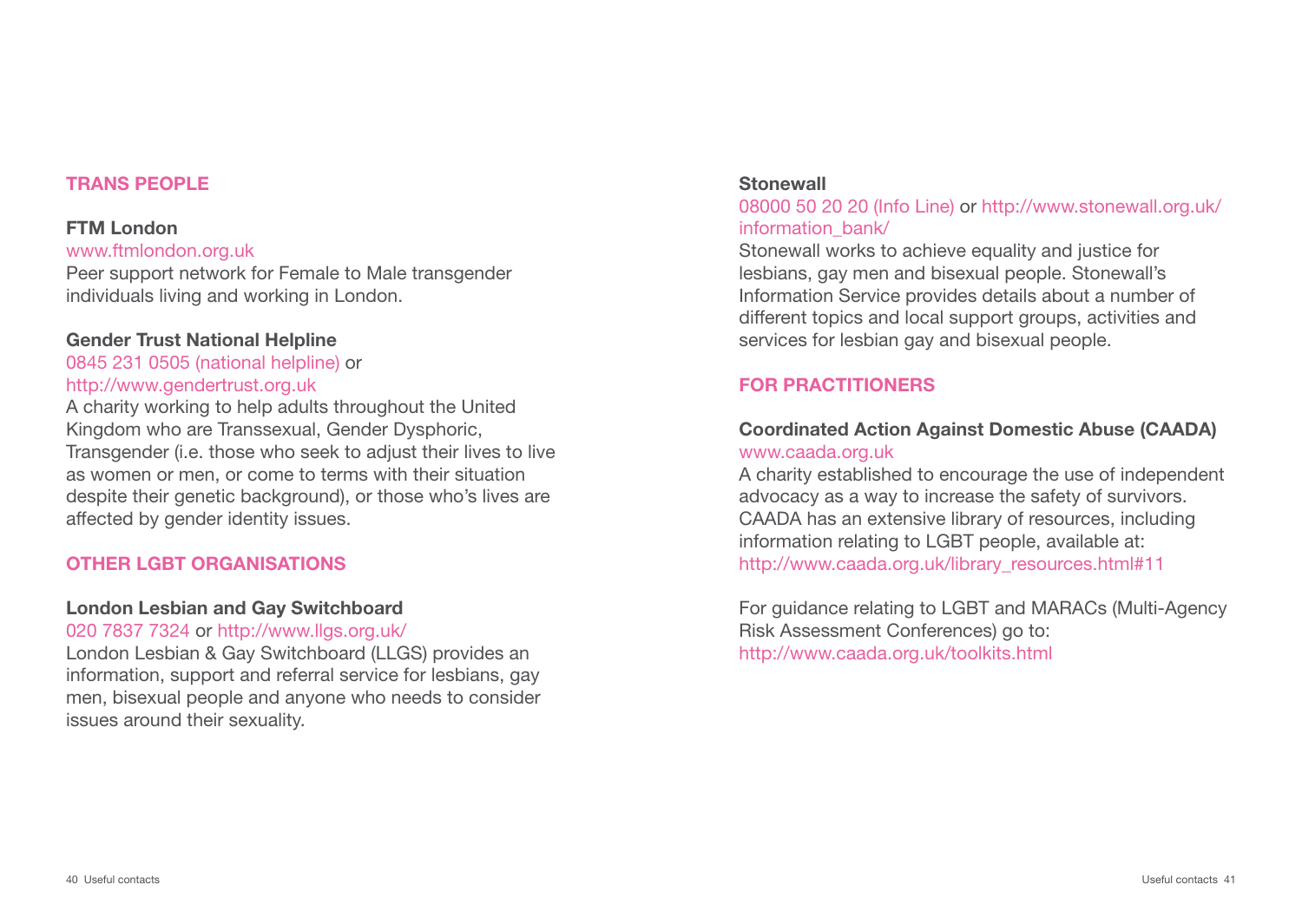# **Greater London Domestic Violence Project (GLDVP)** www.gldvp.org.uk

GLDVP is a second tier service for the London domestic violence sector, which was set up in 1997. It works to strengthen the sector by identifying common goals, promoting joint planning and minimum standards between agencies, ensuring that good practice in domestic violence work is transferred across London.

#### **LGBT Domestic Abuse Forum**

#### http://www.gldvp.org.uk/

The LGBT Domestic Abuse Forum is a network of practitioners, activists and researchers working around the issue of LGBT domestic abuse. It exists to provide a forum in which to meet, network and exchange good practice.

For more information contact the Co-Chairs on: lgbtforum@gldvp.org.uk

# **Acknowledgements**

In 2007 Barking and Dagenham PCT was asked to be a demonstration site for NHS London to look at ways the NHS could better engage with issues relating to domestic violence. This resource is part of a range of resources being developed as part of the demonstration year.

There is more information available at www.bdpct.nhs.uk